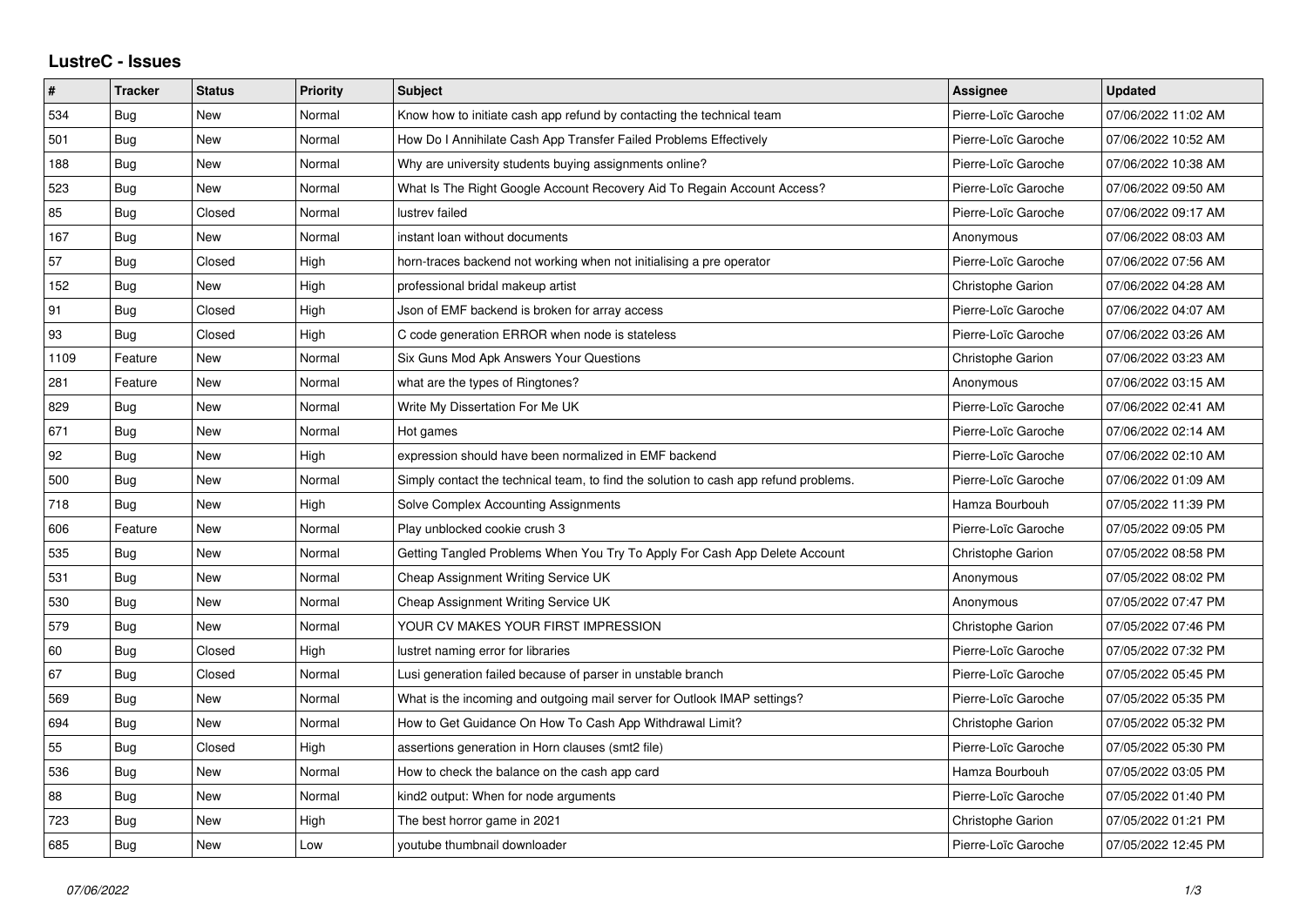| $\vert$ # | <b>Tracker</b> | <b>Status</b> | <b>Priority</b> | <b>Subject</b>                                                               | <b>Assignee</b>          | <b>Updated</b>      |
|-----------|----------------|---------------|-----------------|------------------------------------------------------------------------------|--------------------------|---------------------|
| 89        | Bug            | Closed        | Normal          | <b>EMF</b> backend failed                                                    | Pierre-Loïc Garoche      | 07/05/2022 09:15 AM |
| 722       | Bug            | <b>New</b>    | Normal          | Vergrößern Sie Instagram-Fotos mit instazoom                                 | <b>Christophe Garion</b> | 07/05/2022 08:23 AM |
| 90        | Bug            | Closed        | High            | Lustrec error is unreadable                                                  | Pierre-Loïc Garoche      | 07/05/2022 05:51 AM |
| 570       | Bug            | <b>New</b>    | Normal          | What is Sutton bank cash app customer service phone number?                  | Pierre-Loïc Garoche      | 07/05/2022 04:34 AM |
| 68        | Bug            | Rejected      | Urgent          | Error compiling lustresf                                                     | Pierre-Loïc Garoche      | 07/05/2022 04:14 AM |
| 66        | <b>Bug</b>     | Closed        | Immediate       | Lustrec generates different outputs for the same code                        | Xavier Thirioux          | 07/05/2022 03:11 AM |
| 602       | Bug            | New           | Normal          | Best Essay Writing Service UK                                                | Pierre-Loïc Garoche      | 07/05/2022 01:28 AM |
| 580       | Bug            | New           | High            | What is Narrative Essay?                                                     | <b>Christophe Garion</b> | 07/05/2022 12:04 AM |
| 80        | Bug            | Closed        | Normal          | Import error: node Memory_2047_001 is already defined.                       | Pierre-Loïc Garoche      | 07/04/2022 07:55 PM |
| 65        | <b>Bug</b>     | Closed        | High            | integer division (euclidein division)                                        | Pierre-Loïc Garoche      | 07/04/2022 07:44 PM |
| 601       | Bug            | New           | Normal          | Best Essay Writing Service UK                                                | Pierre-Loïc Garoche      | 07/04/2022 07:26 PM |
| 707       | Bug            | New           | Normal          | Why Accounting Assignments Are Beneficial For The Students?                  | Pierre-Loïc Garoche      | 07/04/2022 06:59 PM |
| 759       | <b>Bug</b>     | <b>New</b>    | Normal          | Canon IJ Network Tool                                                        | Pierre-Loïc Garoche      | 07/04/2022 09:13 AM |
| 81        | Bug            | Closed        | Normal          | Example with Enumeration is not supported by Lustrev                         | Pierre-Loïc Garoche      | 07/04/2022 09:13 AM |
| 71        | Bug            | Closed        | High            | C code generation failed                                                     | Hamza Bourbouh           | 07/04/2022 12:55 AM |
| 674       | Bug            | New           | Normal          | The best game in 2021                                                        | Pierre-Loïc Garoche      | 07/03/2022 07:43 PM |
| 69        | Bug            | Closed        | High            | fatal error: bracket nesting level exceeded maximum of 256                   | Pierre-Loïc Garoche      | 07/03/2022 08:42 AM |
| 571       | Bug            | <b>New</b>    | Normal          | How may the Cash app dispute your trade?                                     | Pierre-Loïc Garoche      | 07/02/2022 11:09 AM |
| 1107      | Feature        | New           | High            | Where do you have to find an application to watch news and sports videos?    | Christophe Garion        | 06/29/2022 10:16 AM |
| 1110      | Bug            | New           | Normal          | Six Guns Mod Apk Answers Your Questions                                      | Pierre-Loïc Garoche      | 06/28/2022 06:26 PM |
| 1000      | Bug            | New           | Normal          | Super easy way to zoom photos and upload to Instagram                        | Christophe Garion        | 06/28/2022 06:14 PM |
| 224       | Feature        | <b>New</b>    | Normal          | Instant Personal Loan                                                        | Pierre-Loïc Garoche      | 06/28/2022 04:40 PM |
| 976       | Bug            | <b>New</b>    | Normal          | How to delete the cash app account history right now?                        | Hamza Bourbouh           | 06/28/2022 11:22 AM |
| 59        | Bug            | Closed        | High            | Lustret failed                                                               | Xavier Thirioux          | 06/28/2022 09:32 AM |
| 79        | Bug            | Closed        | Normal          | MCDC Conditions are repeated for variables with one atomic boolean condition | Pierre-Loïc Garoche      | 06/28/2022 07:14 AM |
| 814       | Bug            | <b>New</b>    | Normal          | Stage Fright Cure                                                            | Pierre-Loïc Garoche      | 06/28/2022 12:31 AM |
| 939       | Bug            | New           | Normal          | Ability to change sound notifications                                        | Christophe Garion        | 06/27/2022 11:29 PM |
| 986       | <b>Bug</b>     | New           | Normal          | dbhdsvbhdf                                                                   | Christophe Garion        | 06/27/2022 04:12 PM |
| 938       | Bug            | New           | Normal          | Would you like to have your own ringtone                                     | <b>Christophe Garion</b> | 06/26/2022 09:54 PM |
| 1088      | Bug            | New           | Normal          | Health And Fitness Tips 2022                                                 | Pierre-Loïc Garoche      | 06/20/2022 06:42 AM |
| 1064      | Bug            | New           | Normal          | How to delete Cash App history?                                              | Pierre-Loïc Garoche      | 06/11/2022 10:29 AM |
| 1086      | <b>Bug</b>     | New           | Immediate       | Composite Engineer                                                           | Pierre-Loïc Garoche      | 06/10/2022 09:26 AM |
| 1038      | <b>Bug</b>     | New           | Normal          | How to Fix Canon Printer Offline ISsue                                       | Pierre-Loïc Garoche      | 05/27/2022 05:25 AM |